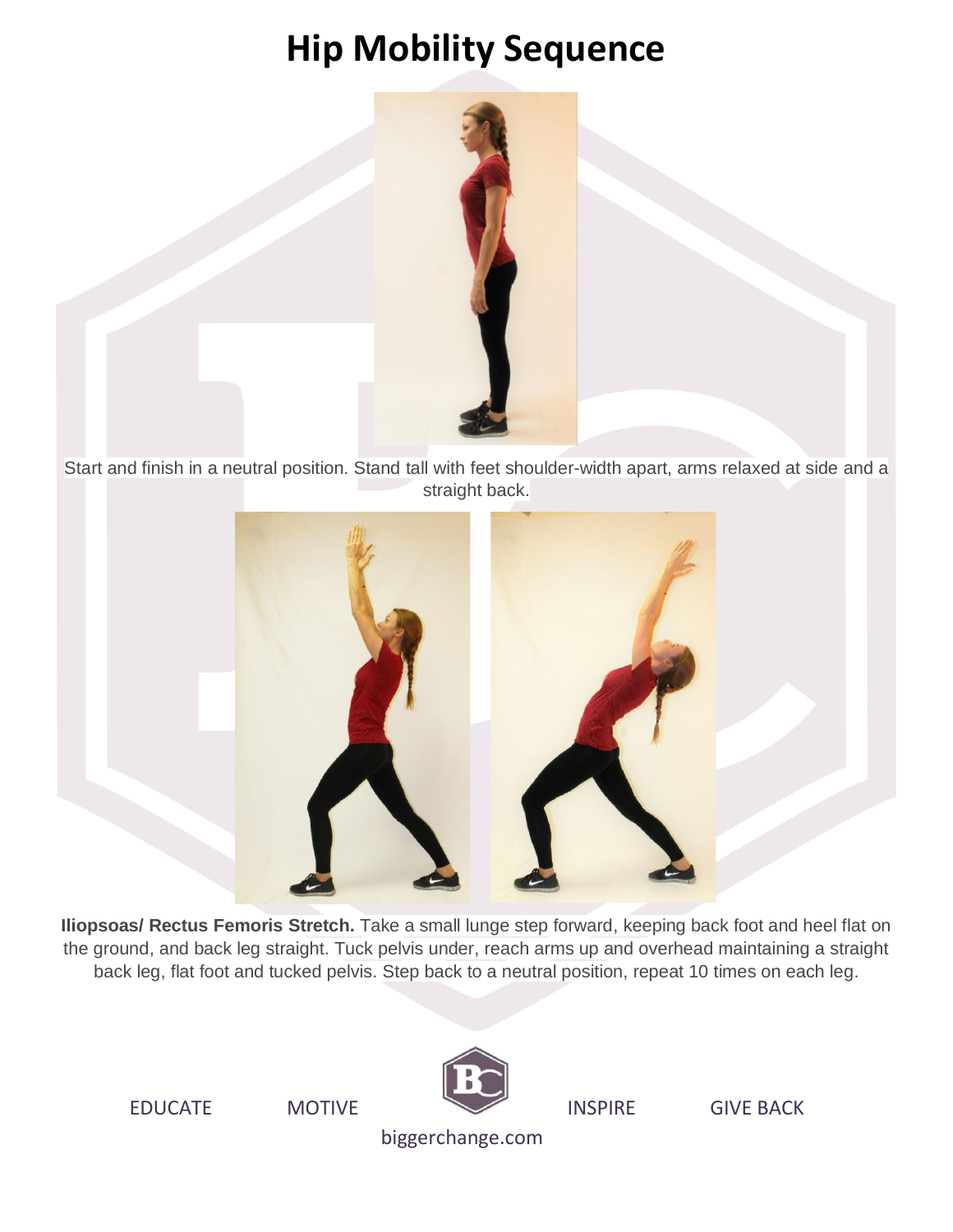

**Gluteal/ Hamstring Stretch.** Take a small step backward. Bend back leg, and keep front leg straight with both feet flat on the ground. Bend forward reach hands back, palms up. Step forward to a neutral position, repeat 10 times on each leg. For a deeper stretch bend further and reach hands up and back.



**Adductor Stretch.** Step left leg out bending left knee. Reach hands up and over to the right in line with shoulders. Keep right leg straight, feet flat on the ground, toes pointed forward. Step back to a neutral position, repeat 10 times on each leg.



EDUCATE MOTIVE **INSPIRE** GIVE BACK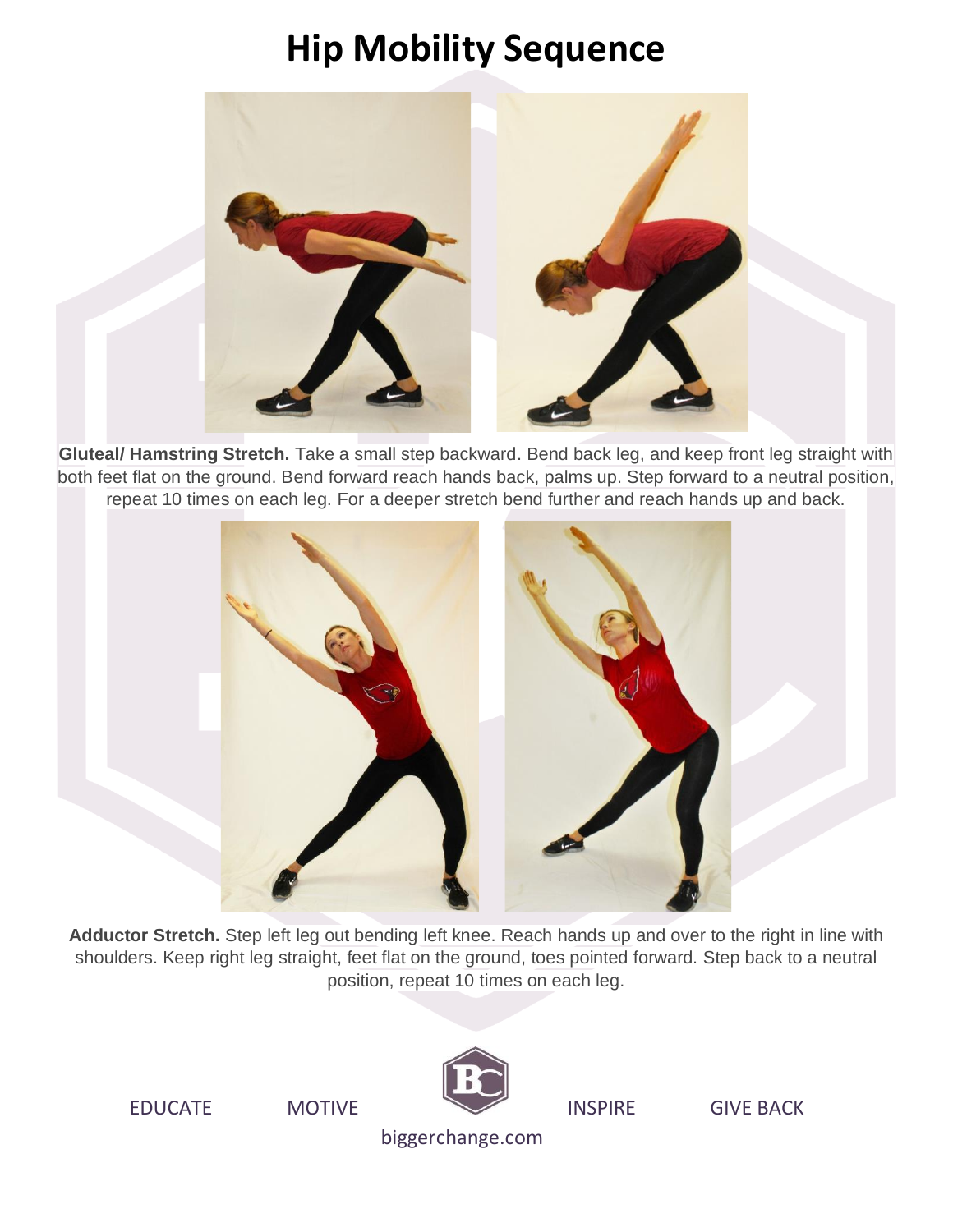

**Abductor/ Tensor Fasciae Latae Stretch.** Step right leg in front of left leg, toes pointed forward, left leg straight. Reach arms up and over to the right in line with shoulders while leaning into left hip. Step back to a neutral position, repeat 10 times on each leg.



**Medial Groin Stretch.** Keep right toes pointed forward and right leg straight. Step left leg around to the left side, bending slightly at the left knee while gently twisting upper body. Reach hands behind to the left. Keep feet flat on ground. Step back to a neutral position, repeat 10 times on each leg.

EDUCATE MOTIVE **INSPIRE** GIVE BACK